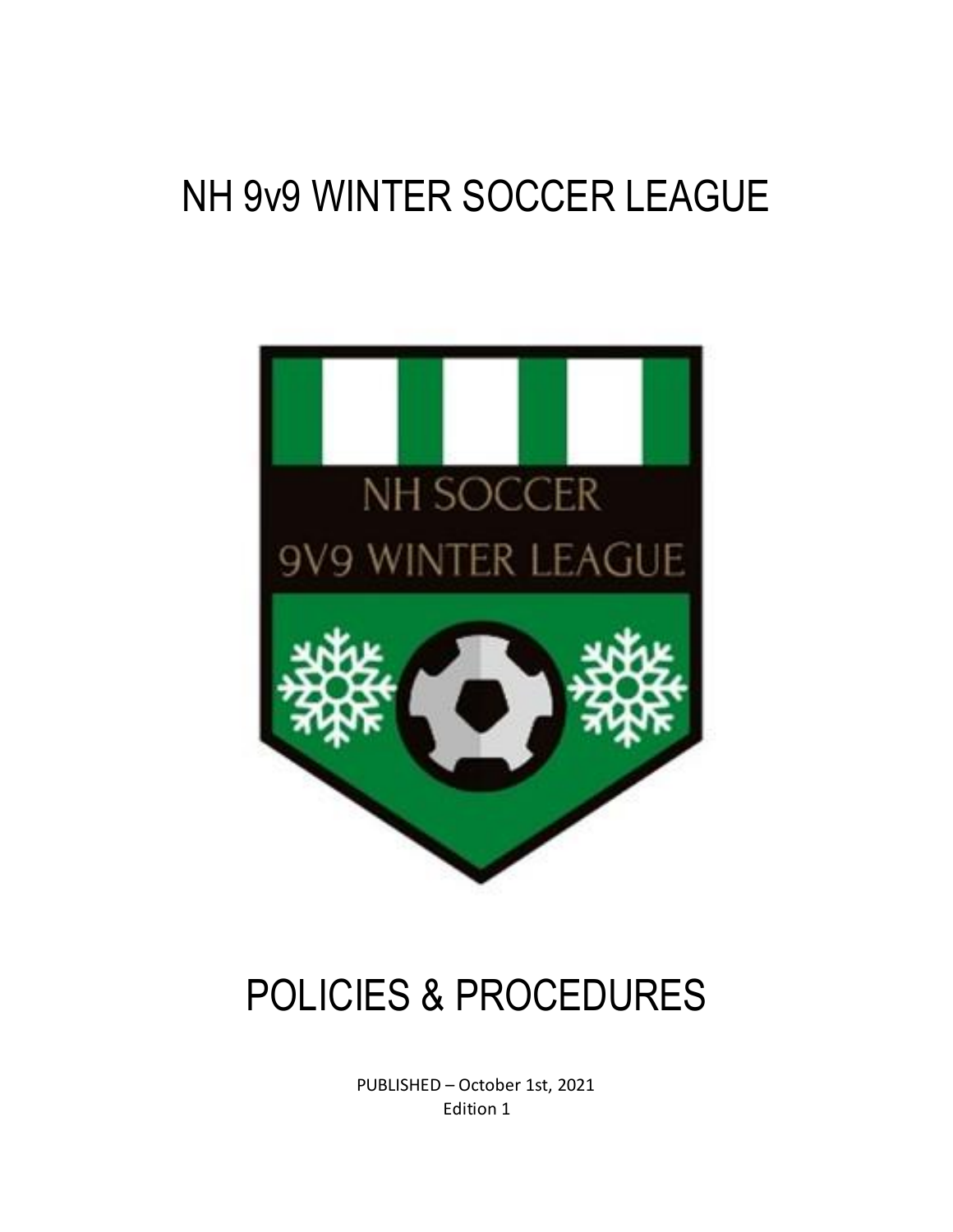# **Contents**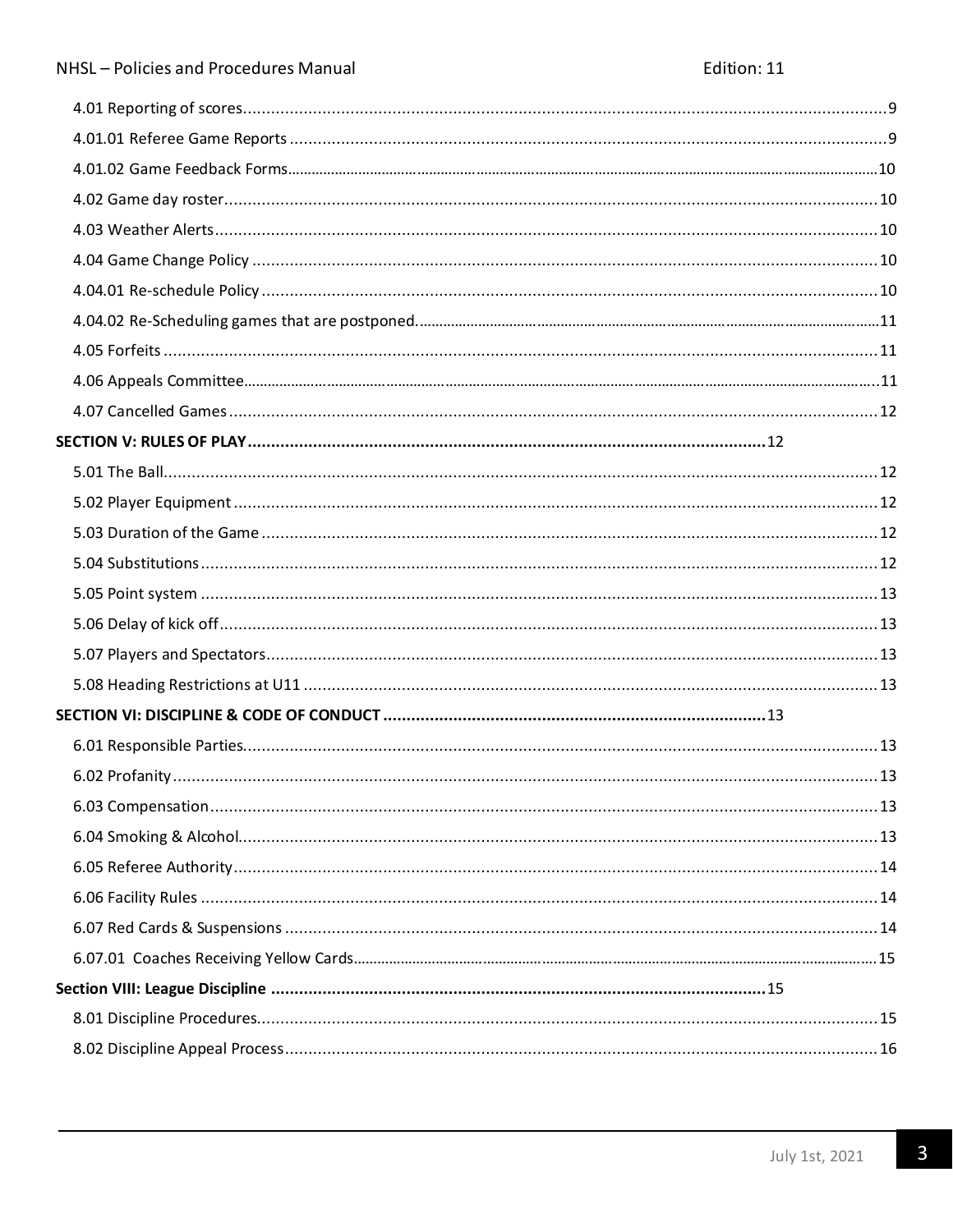### **SECTION I: INTRODUCTION**

### <span id="page-3-1"></span><span id="page-3-0"></span>1.01 Name of the League

The league shall be named The "New Hampshire Winter Soccer League" or "NHWSL" if abbreviated.

### <span id="page-3-2"></span>1.02 Mission

To provide a pathway for all clubs, at any level, who are looking for a fun, safe, and competitive atmosphere for their players of all ages and genders – with the purpose of putting our youth into situations where they can develop both as people and players; growing their passion for the game in the state of New Hampshire beyond local, recreational play.

### <span id="page-3-3"></span>1.03 Management of the League

The League shall be managed by the League Director. All actions of the league are overseen by the New Hampshire Soccer Association Executive Board.

### <span id="page-3-4"></span>1.04 Affiliation

The New Hampshire Winter Soccer League is affiliated with the New Hampshire Soccer Association and US Youth Soccer, so any US Soccer affiliated club in good standing with NHSA and US Soccer may participate in the league.

### <span id="page-3-5"></span>1.05 Contact Information and Communication

All members of the New Hampshire Winter Soccer League shall have contact information on file with the New Hampshire Soccer Association. Contact information must include team administration and coach information. The information must include valid e-mail addresses and phone numbers for each party.

<span id="page-3-6"></span>1.06 League office The league office is located at 1600 Candia Road, Suite 3, Manchester, NH 03109 Phone: 603.317.5509

### <span id="page-3-7"></span>1.07 League Website

The league website can be found at soccernh.com/nhsa-9v9-winter-league/

### <span id="page-3-8"></span>1.08 Background Check – Risk Management and SafeSport

All coaches, team officials and bench personnel must have an up-to-date Risk Management and SafeSport registration on file with New Hampshire Soccer Association and the New Hampshire Winter Soccer League prior to the start of each session.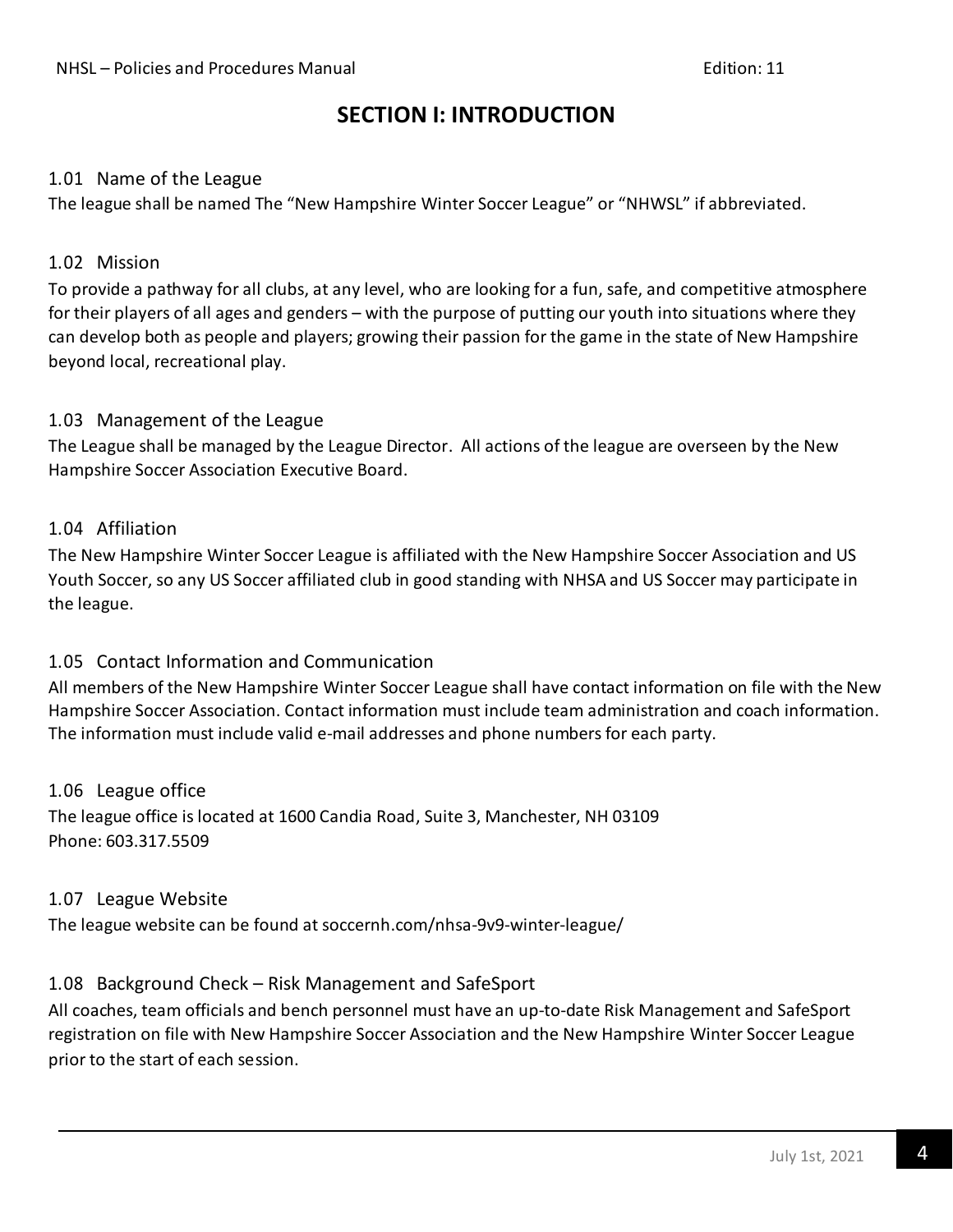### NHSL – Policies and Procedures Manual Edition: 11

All Risk Management / SafeSport checks expire every year on August 1<sup>st</sup> and will need to renew annually at this time prior to being added to a roster. All adults working with children must also go through both Risk Management AND SafeSport training. Both Risk Management and SafeSport need to be completed prior to any interactions with minors, including data sharing of player info.

**Risk Management:** You may log into system.gotsport.com, click on User Login, enter in your email account associated with your coach's account and password (ask your club admin if you have issues). Here, you will be able to initiate a new background check clicking on background checks, then complete the required information. Clubs will be billed \$11 per coach/manager/team parent/board member. Coaches who have not completed the background check will not be added to a roster until completed and will not be permitted on the sidelines during a game.

**SafeSport:** All adult members will need to complete an annual training of SafeSport. Every three (3) years you will need to take the full course over; off years will be a refresher course. Once this is completed, go into system.gotsport.com, under documents tab, upload your most up to date SafeSport certificate. Coaches who have not completed the annual SafeSport course or refresher will not be added to a roster until completed and will not be permitted on the sidelines during a game.

**It is mandatory that all players, coaches, volunteers, or anyone in contact with our youth players – aged 18 or older (or turning 18 midseason) - to be SafeSport Certified. All persons 18 years or older who interact or play with those who are under the age of 18 will need to be SafeSport certified starting the fall of 2020. Anyone who turns 18 in season will also need to complete the certification. This comes from the legal counsel.**

Example: Player X is turning 18 on May 15th. Player Y is his teammate and he will be 17 years old for the entire spring. Player X will need to be SafeSport certified by the time he/she turns 18.

If you are a USSF referee working games in New Hampshire, and have completed a background check, you may email the NHSA Administrator to have your background check verified.

### <span id="page-4-0"></span>1.09 Referees

All referees used in the New Hampshire Winter Soccer League shall hold a current United States Soccer Federation certification and be in good standing with NHSA. It is the referee's responsibility to maintain a current certification in order to remain officiating within the New Hampshire Soccer League.

### <span id="page-4-1"></span>1.10 Matters Not provided for

The NHSA Executive Board shall have the final authority in all matters not specifically provided for by these rules and policies.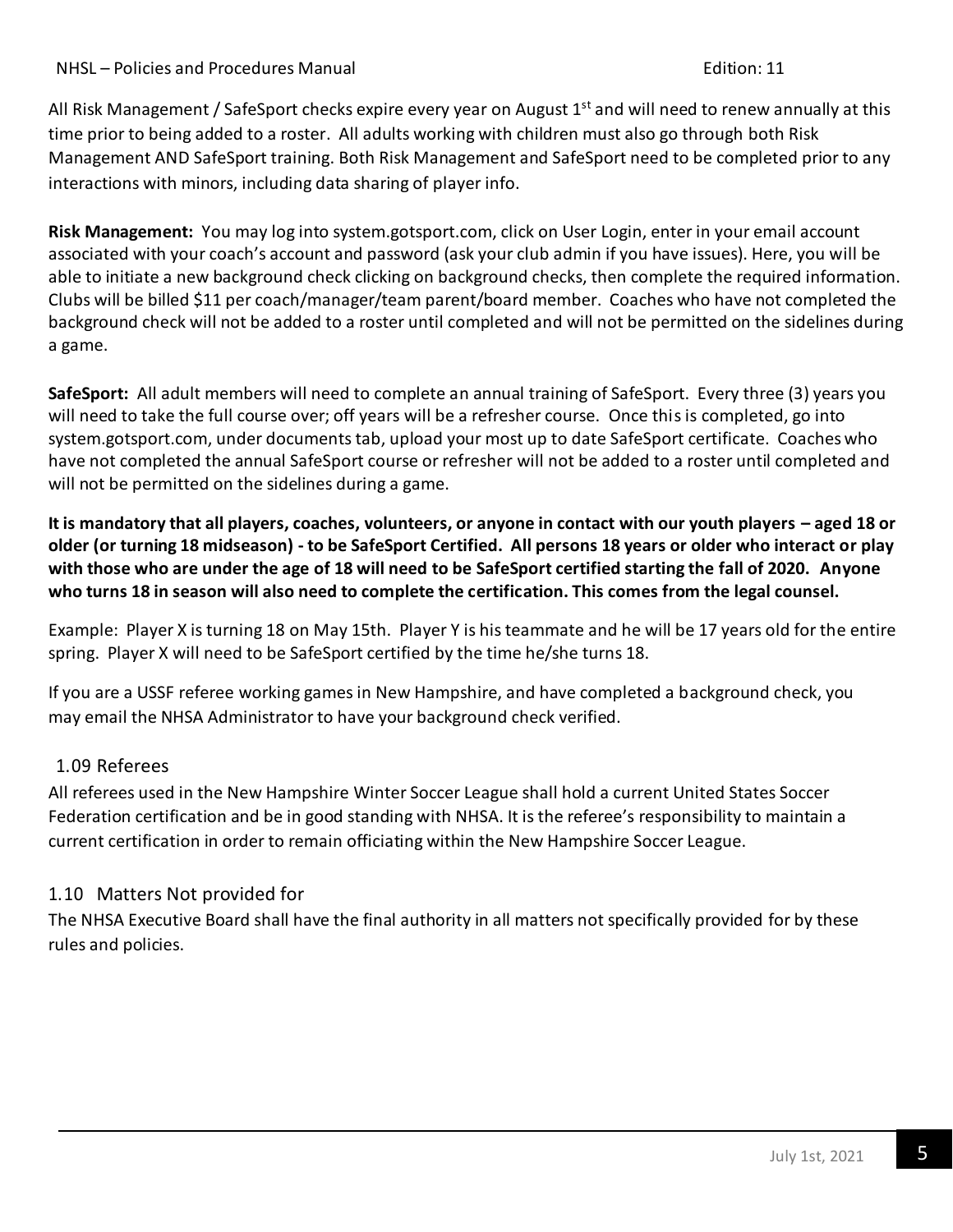## **SECTION II: TEAM APPLICATION & ADMISSION**

### <span id="page-5-0"></span>2.01 Team and Coach Eligibility

All teams affiliated with US Youth Soccer are eligible to apply for registration into the New Hampshire Winter Soccer League. All player and team registration shall be in accordance with the current US Soccer and NHSA regulations unless otherwise specified.

NHWSL reserves the right to refuse admittance or acceptance into any NHWSL event, including the New Hampshire Winter Soccer League, tournament and/or any other event upon notice of bad standing and/or suspension from all US Soccer sanctioning bodies: FIFA, US Soccer, USYS, US Club Soccer, AYSO, USASA and NHSAsoccer

All head coaches must be working towards, at a minimum, any coaching modules/licensures as recommended by US Soccer, NH Director of Coaching, or the NHSA Technical Director. Starting in the winter of 2022/2023, all Head Coaches will be REQUIRED to hold a coaching certification/licensure. Failure to present licensure will deny admittance into the league. All first-year coaches will have a one session grace period to obtain proper certification (session #1 or session #2). All coaches must pass a background check prior to being eligible to coach in the New Hampshire Winter Soccer League.

### <span id="page-5-1"></span>2.02 Registering Players and teams with US Soccer

Each club or team is responsible for registering their teams with US Soccer and for obtaining the US Soccer Registration Forms from their designated Registrar or from the New Hampshire Soccer League or NHSA websites.

### <span id="page-5-2"></span>2.02.01 League Structure

The New Hampshire Winter Soccer League will offer competition for Boys and Girls teams from U11s through U20s. Divisions may be combined at the discretion of the League Director in order to provide a suitable level of competition for teams. All games will be played in a 9v9 format.

Multiple sub-divisions within the same age group could occur if demand for this requires it.

### <span id="page-5-3"></span>2.03 Good Standing

Each participating team must be in "good standing" with the league, the state association and with US Soccer.

### <span id="page-5-4"></span>2.04 Application deadlines

All applications to participate in the New Hampshire Winter Soccer League must be received along with full payment on or before the registration deadlines established by the New Hampshire Winter Soccer League.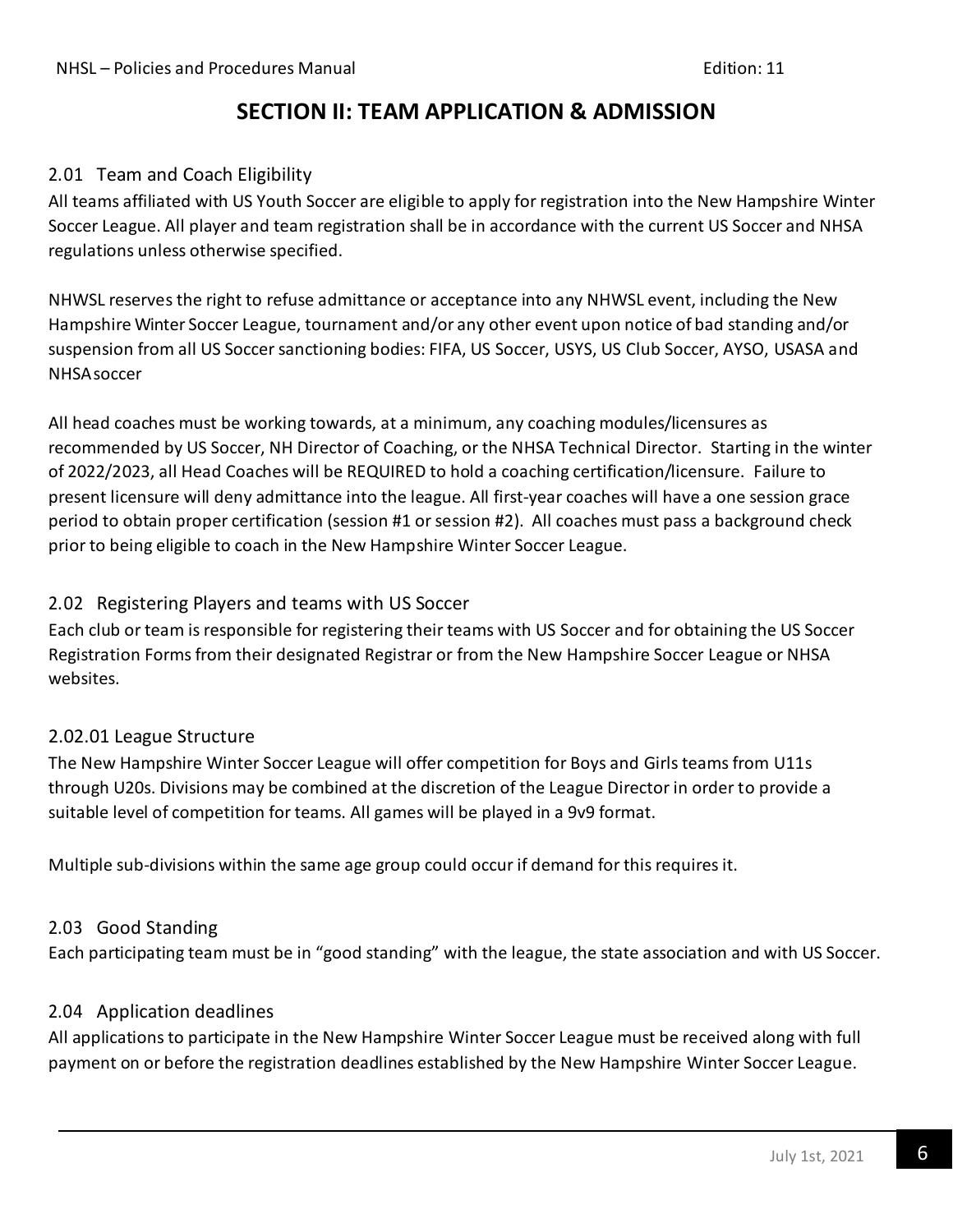### <span id="page-6-0"></span>2.05 Application Process

Teams must register with the league registrar by the deadline established each session (date published on league website). If you are practicing, you should be registered for insurance purposes with NHSA. The New Hampshire Winter Soccer League will follow the NHSA player registration requirements.

Once a session starts you may register additional players up to the maximum based upon your age/division until the roster freeze date which will be up through the fourth week of games played.

### <span id="page-6-1"></span>2.06 Acceptance & Placement of teams

Decisions concerning a team's admittance into the New Hampshire Winter Soccer League will be as objective as possible. All submissions for division placement will be considered but are not guaranteed. The League reserves the right to place all teams in the most competitive division possible. PLEASE NOTE: On occasion, divisions and age groups may be combined.

### <span id="page-6-2"></span>2.07 Acceptance of the New Hampshire Soccer League Rules

All teams applying to participate in the New Hampshire Soccer League agree to accept and abide to the New Hampshire Winter Soccer League rules and policies and any decisions made by the league administrators. Lack of knowledge of these New Hampshire Winter Soccer League rules will not relieve any coach, team official, parent or player of a team participating in the league or seeking entry into the league, from the responsibilities and possible penalties herein. All clubs, team officials, parents and players by participating in the New Hampshire Winter Soccer League agree that they are bound by these rules.

### <span id="page-6-3"></span>2.08 League fees

All league fees will be due for all divisions. If fees are not paid, the offending team/club may not be eligible to play in the league and may forfeit all games until all fees are paid in full, unless arrangements have been made and approved by the New Hampshire Winter Soccer League.

It is the team's responsibility to ensure all fees are paid in full and by the appropriate due date. Once accepted the application fee is non-refundable. Any team dropping out of the league after the league drop date will be responsible for all league fees and/or fines.

### <span id="page-6-4"></span>2.09 Returned Checks

The New Hampshire Soccer League shall charge a \$100 service fee for all returned checks.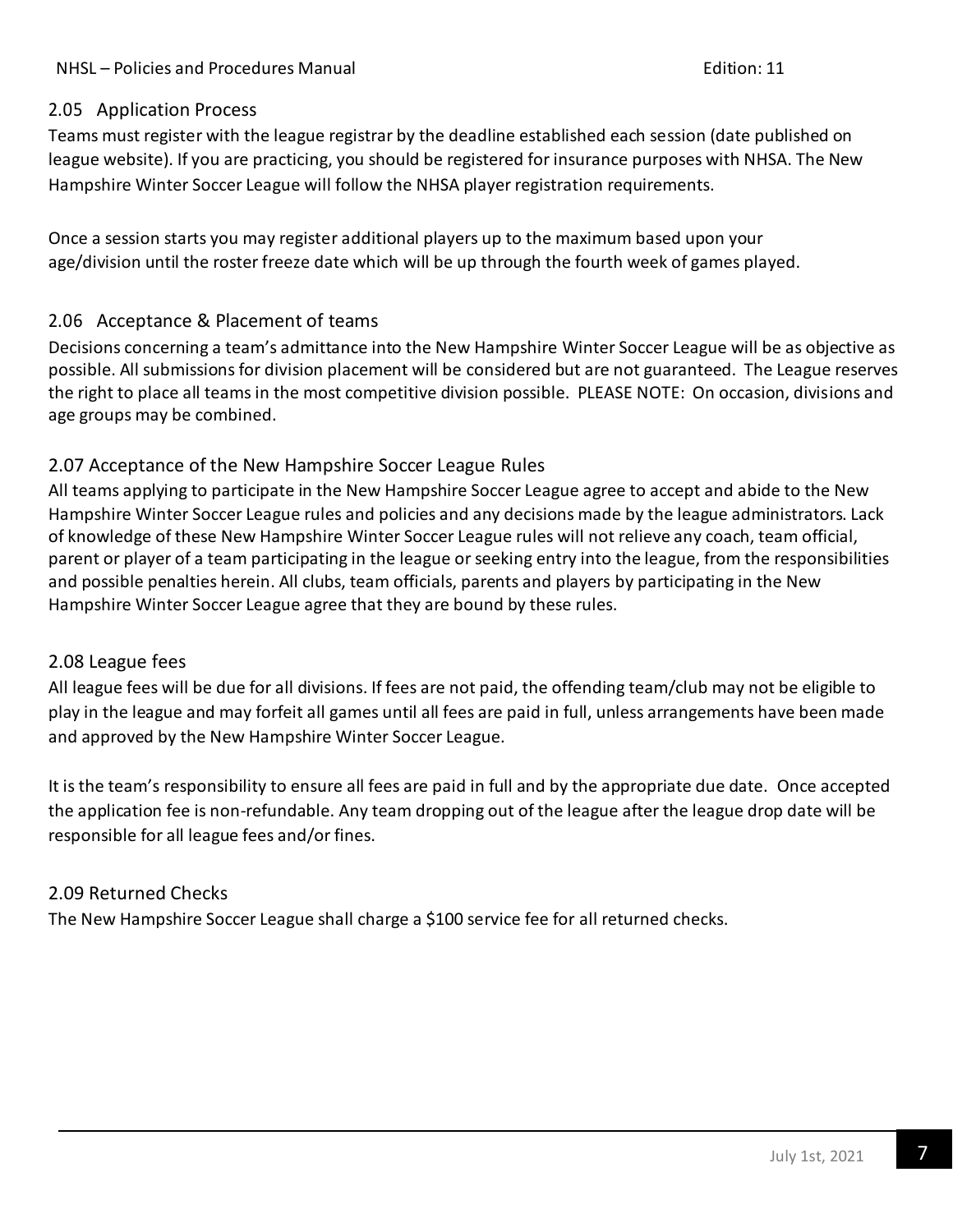## **SECTION III: TEAM ROSTER & FORMAT**

### <span id="page-7-0"></span>3.01 Team roster

All teams playing in the New Hampshire Winter Soccer League MUST use the official US Youth Soccer Roster provided to them by the NHSA State Registrar.

This roster shall have official state logo, verified age, verified season, registered coaches (only coaches listed will be allowed in the technical area), uniform numbers, PASSPORT STYLE pictures of each player, and the State Registrar Stamp. A PDF Version of this complete roster must be on file with the league prior to the first game and will be kept on file at the facility where games will be held.

Failure to provide the roster prior to the first game will result in an automatic forfeit of matches until the roster has been completed, unless the delay was caused or has been excused by the League in writing. Any time a roster is changed during the season a new State Roster must be submitted to the league office. Failure to do so may result in a forfeit.

### <span id="page-7-1"></span>3.02 Roster Size & Game Day Roster

The roster size is determined by the team's home state. The League will adhere to the following maximum "game-day" roster limits\*:

• 9v9 – 18 dressed players (maximum of 22 on the roster)

*The purpose of this rule is to allow teams to have the ability to have the same amount of players on game days.*

\*In divisions where State Associations allow more than the "game-day" maximum to be rostered on a team, only the "game-day" limits listed above may be dressed for a New Hampshire Soccer League game.

### 3.03 Player eligibility

Eligibility of players shall be in accordance with US Soccer and NHSA regulations, unless otherwise specified and approved in writing by the League & VP of Youth Competitive (or NHSA President).

#### <span id="page-7-2"></span>3.04 Club Passes

Unlike outdoors, club passes will not be used for the New Hampshire Winter Soccer League.

#### <span id="page-7-3"></span>3.05 Coaches' Passes

Each coach, assistant coach, or any bench personnel must have a valid (laminated and signed by an official of their home state *WITH PHOTO*) US Youth Soccer coaches' pass in order to participate in the League. The coaches' passes must be brought to every game and be worn by each coach (visible; ex: on a lanyard).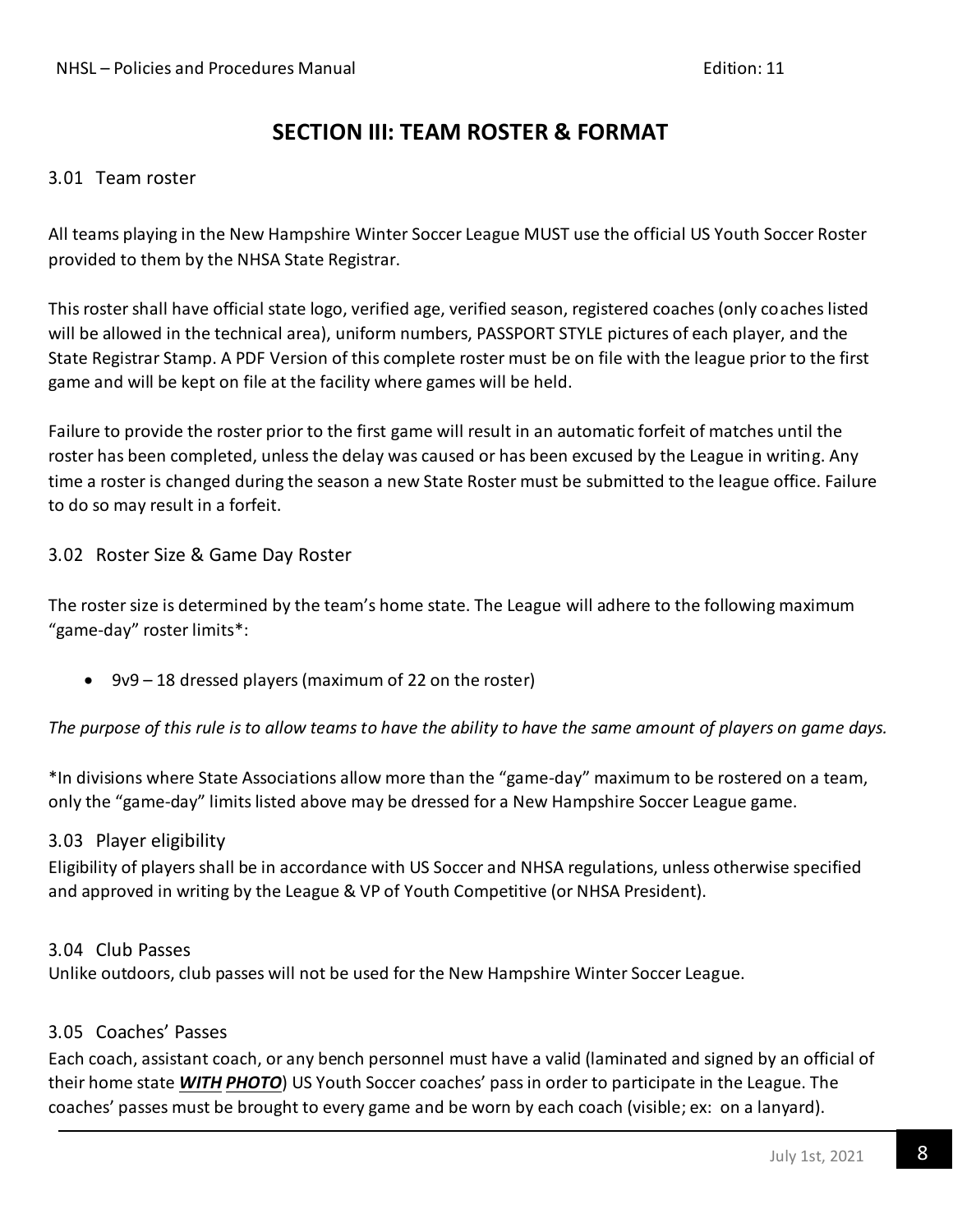### NHSL – Policies and Procedures Manual Edition: 11

Any coach unable to provide their bench pass will not be allowed on the player's side of the field.

### <span id="page-8-0"></span>3.06 Age Divisions

Age limitations shall be in accordance with US Soccer regulations except as modified by the New Hampshire Winter Soccer League. Proof-of-birth shall be provided upon request.

### <span id="page-8-1"></span>3.07 Playing on Multiple teams

Players may be rostered on more than one team (as a registered player) in the same club in different age groups, as long as they are age eligible for both teams.

If a club has multiple teams in the same age group, players are permitted to be rostered on both teams. Players are allowed to play on two teams for two different clubs, as long as they are not playing for both teams in the same game (player must choose one team in the event of a conflict of schedule between both teams).

<span id="page-8-2"></span>3.08 Formats

All teams will play 9v9 (with offside) utilizing a 1-person referee crew.

\*Please note the PDIs in accordance with punting and heading at it relates to the U11 age group.

# **SECTION IV: OPERATIONAL PROCEDURE**

### <span id="page-8-3"></span>4.01 Reporting of scores

It is the HOME team's responsibility to call the scores in each week. SCORES MUST BE ENTERED FOR ALL AGE GROUPS and can be done online.

You will need your GAME NUMBER and EVENT PIN (provided by the league) prior to reporting scores. All games must be submitted within 48 hours.

**On line:** [Click Here To Report Score](https://www.gotsport.com/events/scoring/Default.aspx) - link needs to be updated

### <span id="page-8-4"></span>4.01.01 Referee Game Reports

The referees assigned to each match shall submit their game reports via the assignment system (NHReferees.Gameofficials.net) within 48 hours of the conclusion of the match. Any cards with result in misconduct, red cards, unusual circumstances, or anything egregious that needs to be brought to league attention must be submitted by 10pm the day in which the game was played.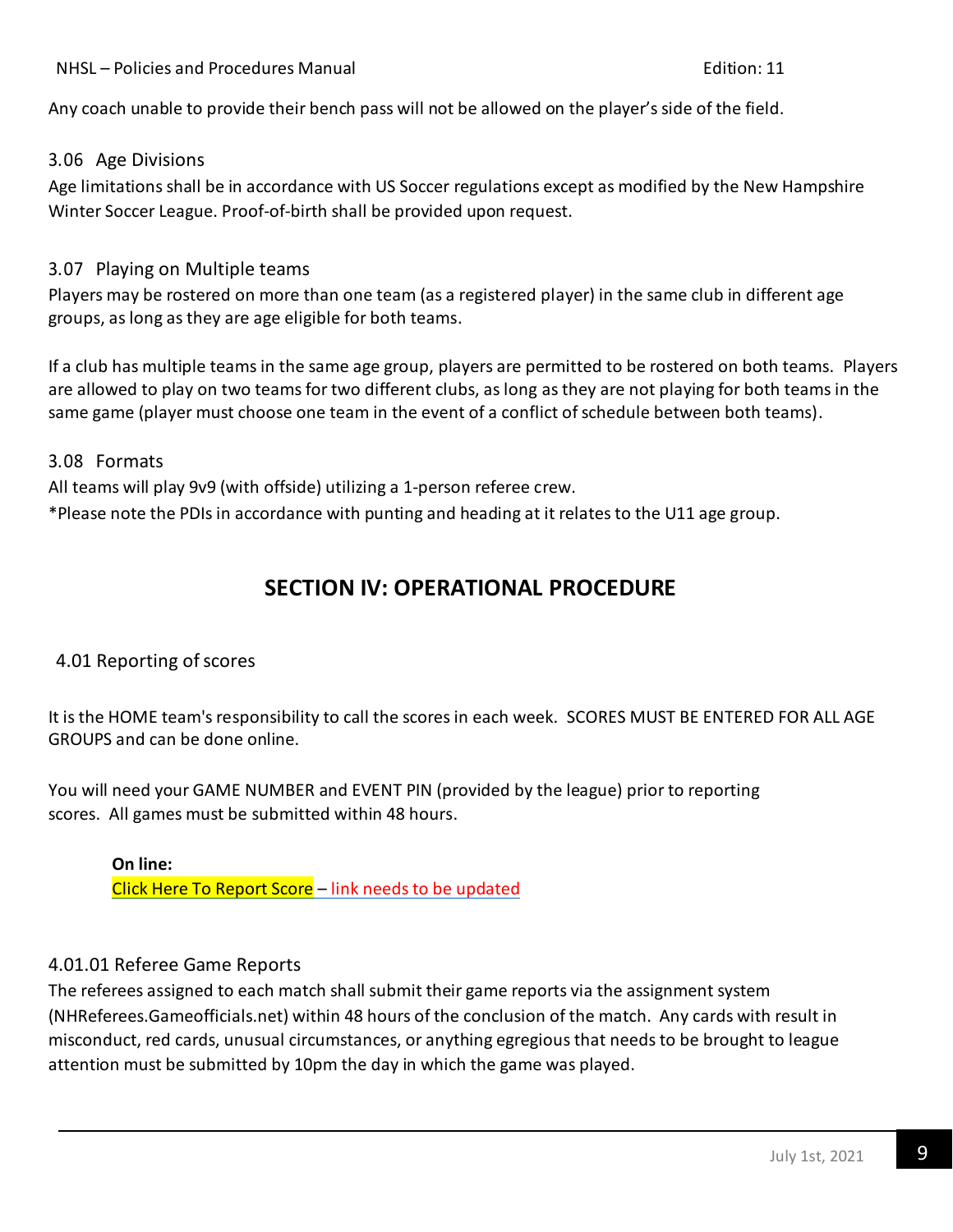Match reports should be complete with proper score, any misconduct, any coach/team personnel dismissals, and any other unusual incidences.

### 4.01.02 Game Feedback Forms

At the conclusion of each game, a Game Feedback Form may be filled out. Only coaches and administrators may provide feedback. No spectator responses will be accepted. Any assessments of a three (3) or less must have supplemental information typed in, or the form will be discarded.

### <span id="page-9-0"></span>4.02 Game day roster

Game day rosters will be printed out by the league and kept on file at the NH SportsDome facility. It is strongly recommend that each coach keeps a copy of their roster on their person in case any roster questions come to fruition where a roster check is required. PLAYERS OR COACHES NOT ON THE ROSTER WILL NOT BE PERMITTED TO PARTICIPATE.

### <span id="page-9-1"></span>4.03 Weather Alerts

Every reasonable effort will be made to play all games. However, in cases of inclement weather, updates will be available on the New Hampshire Winter Soccer League blog. All games will be played unless the facility makes the call to close down, which at that point, it will be posted to the blog.

If a team chooses not to show up for a game, for any reason (weather or otherwise) the team in question must notify the League Director, the facility (call in), and the opposing coach. No refunds will be given for team's failure to show up for a scheduled game. Any team who fails to show up to a scheduled game without notification to those listed above are subject to additional fines.

\*all no shows must be communicated no less than 3 hours prior to scheduled kickoff.

### <span id="page-9-2"></span>4.04 Game Change Policy

All teams, upon registering and being accepted into the league, are agreeing to play in all scheduled league games. Failure to appear for a league game could result in a forfeit fine.

Once the league schedule is posted, the schedule will be final.

Although it will not be anticipated, games are subject to change in the event of unforeseen circumstances such as change to facility schedule, weather related cancellations, or any other event that could force a time or date change.

### <span id="page-9-3"></span>4.04.01 Re-schedule Policy

• A valid reason must be provided for a re-schedule. Re-scheduling games causes issues/concerns for both teams, managers, referees, assignors and families. Abusing this system will create an adjustment to our flexible re-scheduling policy.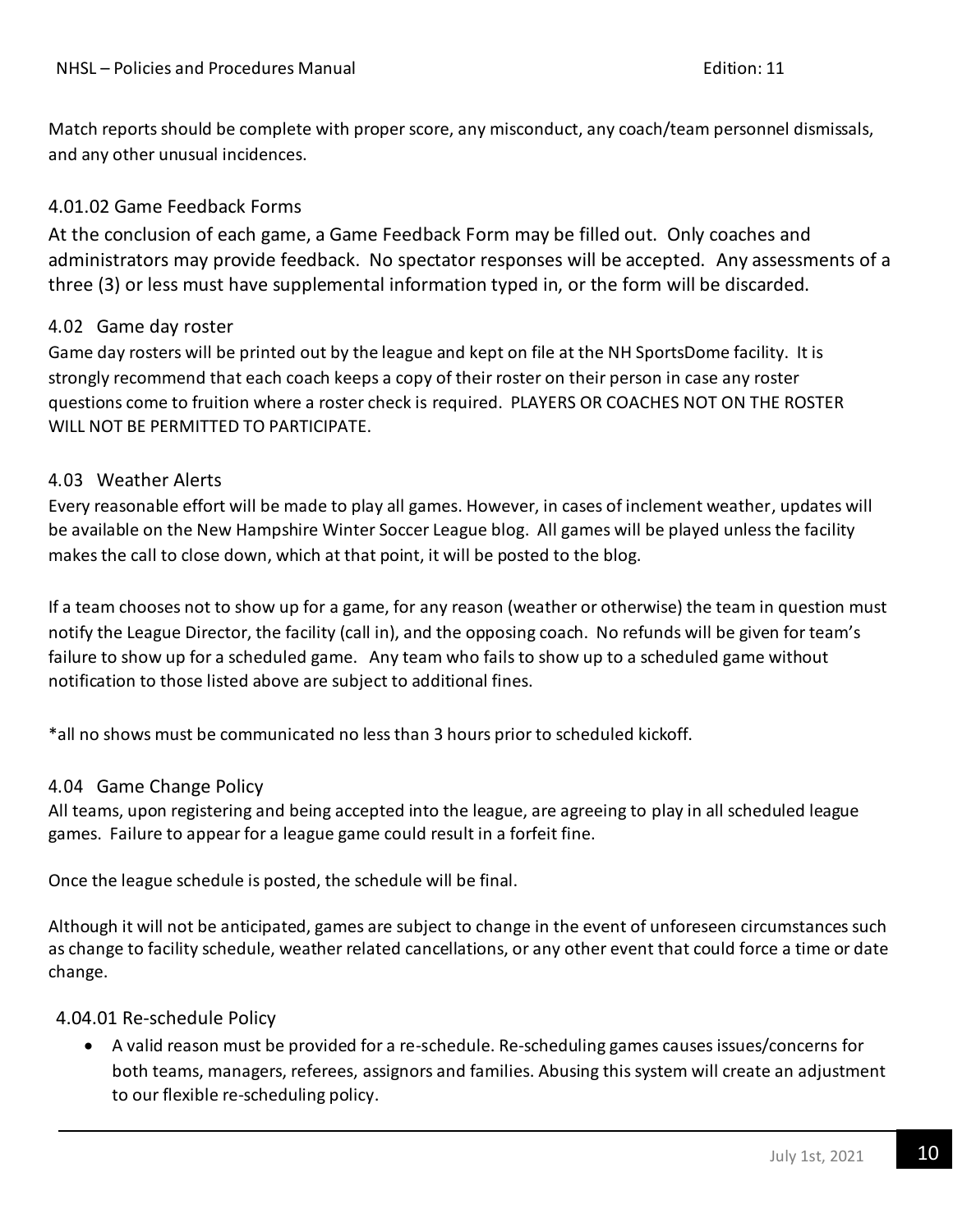NHSL – Policies and Procedures Manual Edition: 11

- Missing key player(s) would NOT be considered a valid reason.
- Requests may only be submitted no less than 7 days in advance and are not guaranteed.
- Coaches talking to opposing coaches and postponing/cancelling games without league approval, or lack of communication with the league and facility could be deemed as a forfeit. Referees should not show up at fields where teams are not there.
- Re-schedule requests should not be submitted to the league PRIOR to getting approval from the opposing club.

4.04.02 Rescheduling Games that are postponed (weather, etc.)

Any game that is not played for any reason (game was not played at time and date as scheduled), will be attempted to be rescheduled (if time and space permits), but is not guaranteed.

### <span id="page-10-0"></span>4.05 Forfeits

Forfeits shall be recorded with a score of 4-0. In the case of a double forfeit, both teams will record a 0-4 loss to their records.

The minimum number of players that must be on the field to avoid forfeit are:

• 9v9: Minimum of 5 players

Teams who forfeit for any reason will be assessed a \$300.00 forfeiture fine. If there is a double forfeit, both teams will be assessed a \$300.00 forfeiture fine.

Any game assessed as a forfeiture can be appealed.

### 4.06 Appeals Committee

- A. Any player, team official or club found in violation of the New Hampshire Winter Soccer League Policies and Procedures for which a fine has been issued may file an appeal.
- B. All matters of concern to the New Hampshire Winter Soccer League Appeals Committee must originate from a formal appeals request submitted in writing, with any documented evidence, by the party found in violation of New Hampshire Winter Soccer League Policies and Procedures, within five (5) calendar days of official notification of violations from the New Hampshire Winter Soccer League.
	- *a. Appeals shall be emailed to the League Director, NHSA State Administrator, and the NHSA VP of Youth Competitive.*
- C. The New Hampshire Soccer League Appeals Committee shall consist of the NHSA VP of Youth Competitive (or his/her designee), and the NHSA President (or his/herdesignee).
- D. The petitioning party has the right to appear before the committee to state their case before a decision is made by the New Hampshire Winter Soccer League Appeals Committee.
- E. The New Hampshire Appeals Committee shall notify the offended party 72 hours prior to the date and time in which their appeal will be heard.
- F. The decision of the New Hampshire Winter Soccer League Appeals Committee shall be promptly sent via email within five (5) business days of the hearing to all concerned parties. Verbal notification may supplement but shall not supplant this responsibility.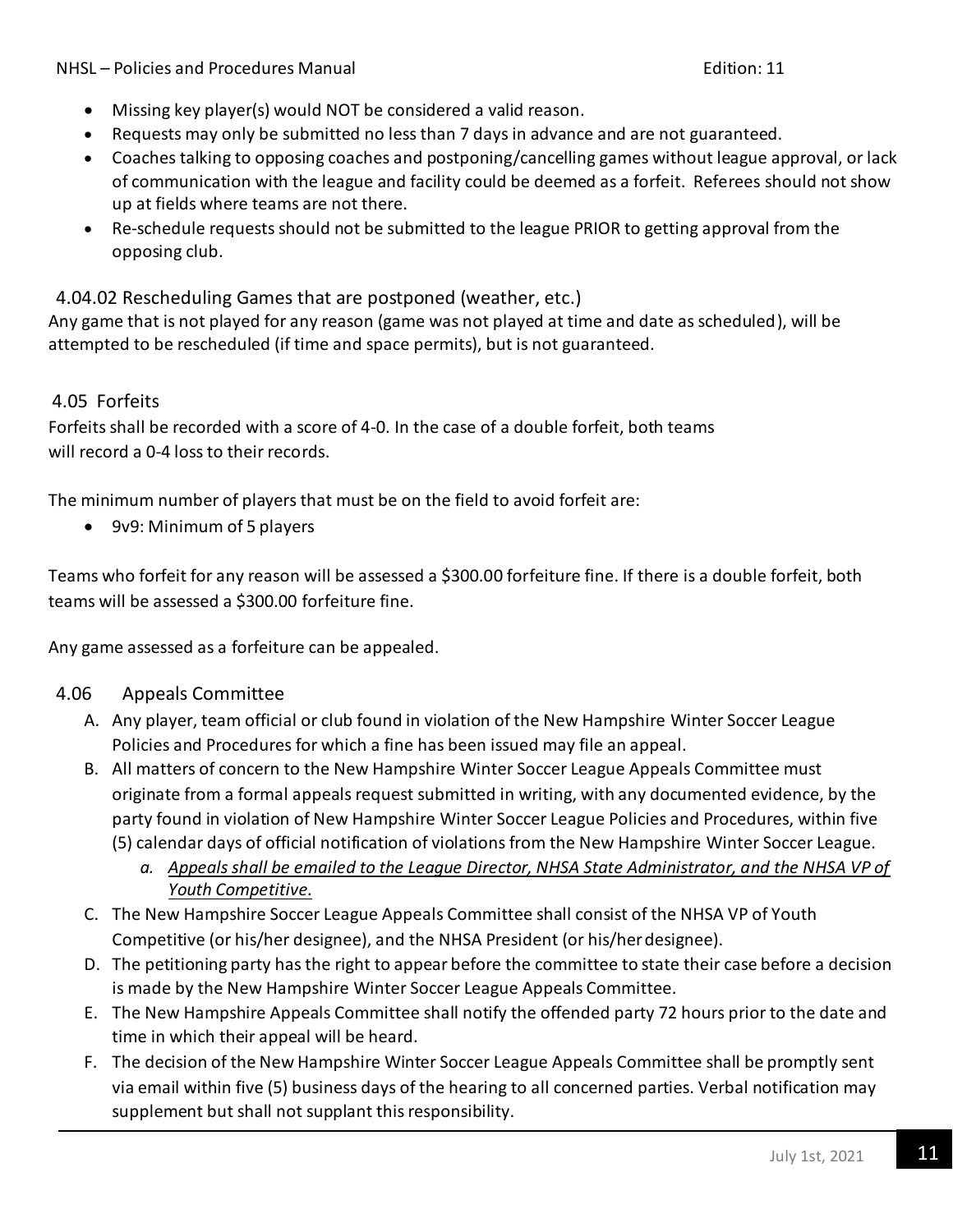### 4.07 Cancelled Games

Only the league director, NHSA VP of Comp, or league facility (NH SportsDome) can cancel games for driving conditions, unexpected field emergencies, or any other unforeseen circumstance. All cancelled games that fall within 24 hours of kickoff must be posted to the blog provided by the league. Game cancellations initiated by either club must be communicated no less than three (3) hours prior to kickoff, and posted to the blog.

Failure for a team to communicate with the league (via blog), facility, and opposing club are subject to forfeit.

## **SECTION V: RULES OF PLAY**

<span id="page-11-0"></span>5.01 The Ball

The home team (listed first in the schedule) shall provide the match balls. A minimum of 2 match balls must be presented to the referee prior to the start of each match.

- U11 through U12 divisions will use a size 4 ball.
- U13 and older divisions will use a size 5 ball.

### <span id="page-11-1"></span>5.02 Player Equipment

The jersey of all players, except for the goalkeeper must contain a visible number, unique from the other members of the same team. No jewelry may be worn. Hard casts must be covered and be deemed safe for opposing players by the match officials. Match officials have the final say on safety determination.

Shin guards are *mandatory* for all players.

In case of a color conflict, the home team (listed first in the schedule) shall change colors.

<span id="page-11-2"></span>5.03 Duration of the Game

• All games will play two (2), thirty (30) minute halves, unless otherwise specified.

### <span id="page-11-3"></span>5.04 Substitutions

Except as noted, substitutions shall be "unlimited" and any time after any dead ball situation (corner kicks, free-kicks, throw-ins etc.).

The substitutes must be at the center line ready to enter before the referee will allow the substitution to take place. \*\*Please see new laws of the game rules on substitutions on players leaving the field\*\*

The referee has the authority not to allow the substitution if he/she believes that the procedure will stop the flow of the game or is being used as tactical time wasting ploy. It is suggested (but not mandatory) that all substitutes wear a different color shirt or pinnie when not on the field of play.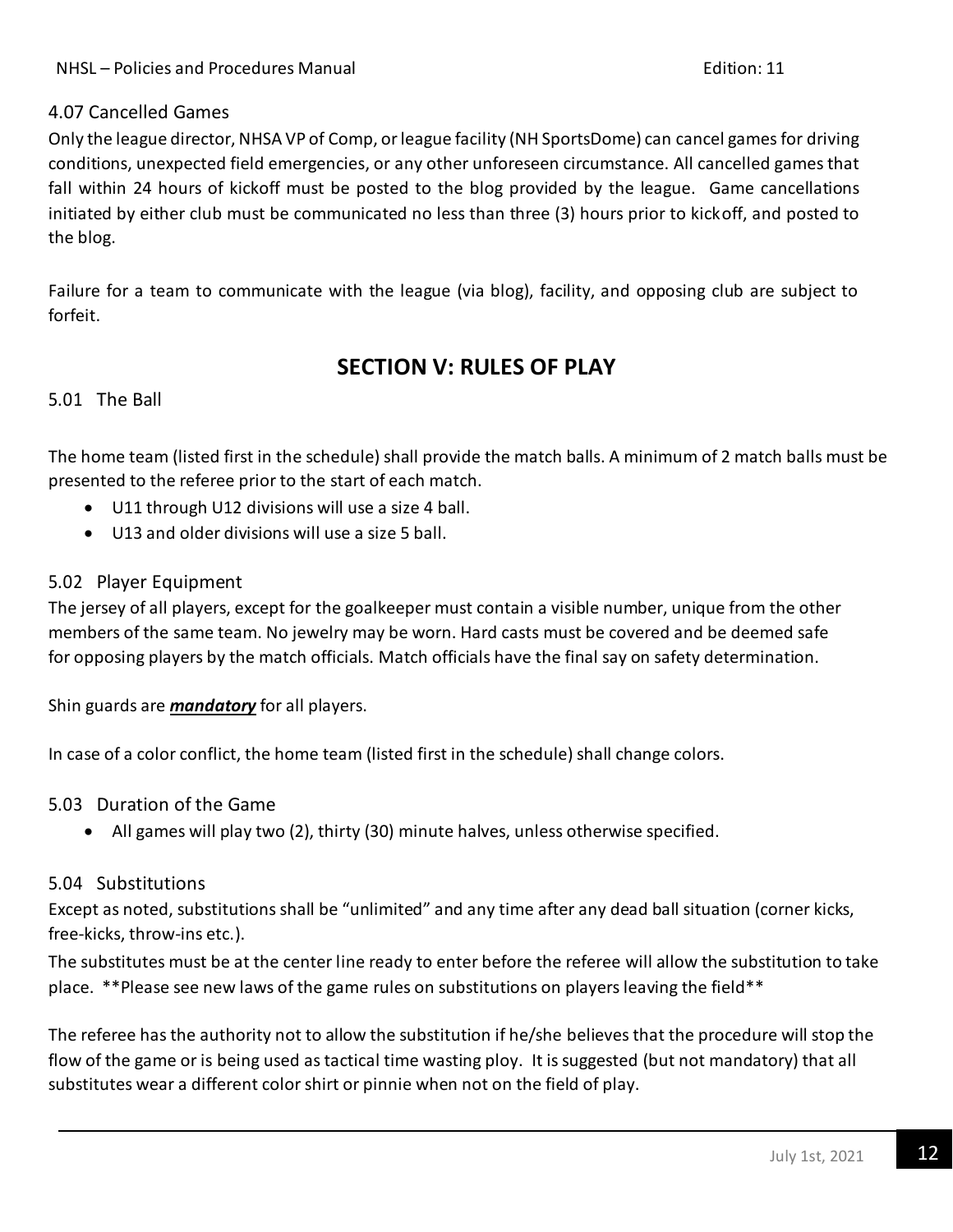### <span id="page-12-0"></span>5.05 Point system

Each team will be awarded

- 3 points for a win
- 1 point for a tie
- 0 points for a loss

### <span id="page-12-1"></span>5.06 Delay of kick off

If a game is delayed due to the tardiness of a team, players, coach or manager, or missing player/coaches passes; a maximum of five (5) minutes of "grace" time shall be awarded. After five (5) minutes if the team is still not able to start the game, it shall be declared a forfeit.

### <span id="page-12-2"></span>5.07 Players and Spectators

Players and coaches will set up on the opposite side of the field from all spectators.

### 5.08 Heading Restrictions at U11

Per US soccer recommendations there will be no deliberate heading at U11 and below. When a player deliberately heads the ball in a game, an indirect free kick (IFK) should be awarded to the opposing team from the spot of the offense. If the deliberate header occurs within the goal area, the indirect free kick should be taken on the goal area line parallel to the goal line at the point nearest to where the infringement occurred. If a player does not deliberately head the ball, then play should continue.

# **SECTION VI: DISCIPLINE & CODE OF CONDUCT**

### <span id="page-12-3"></span>6.01 Responsible Parties

All coaches and other team officials shall be subject to all rules pertaining to misconduct. Any other individuals who may be reasonably construed as being associated with a team shall be subject to the jurisdiction and authority of The League. Any coach or team official can be held responsible for any individual associated to their team at any match.

### <span id="page-12-4"></span>6.02 Profanity

The New Hampshire Winter Soccer League has a Zero Tolerance Policy for Foul & Abusive Language. Profanity and unsporting conduct by any individual will not be tolerated either on or off the field.

### <span id="page-12-5"></span>6.03 Compensation

No player shall receive any compensation for services rendered to a team or receive any promises of compensation.

### <span id="page-12-6"></span>6.04 Smoking & Alcohol

There will be no drinking of alcoholic beverages or smoking in the soccer parks. This includes vaping.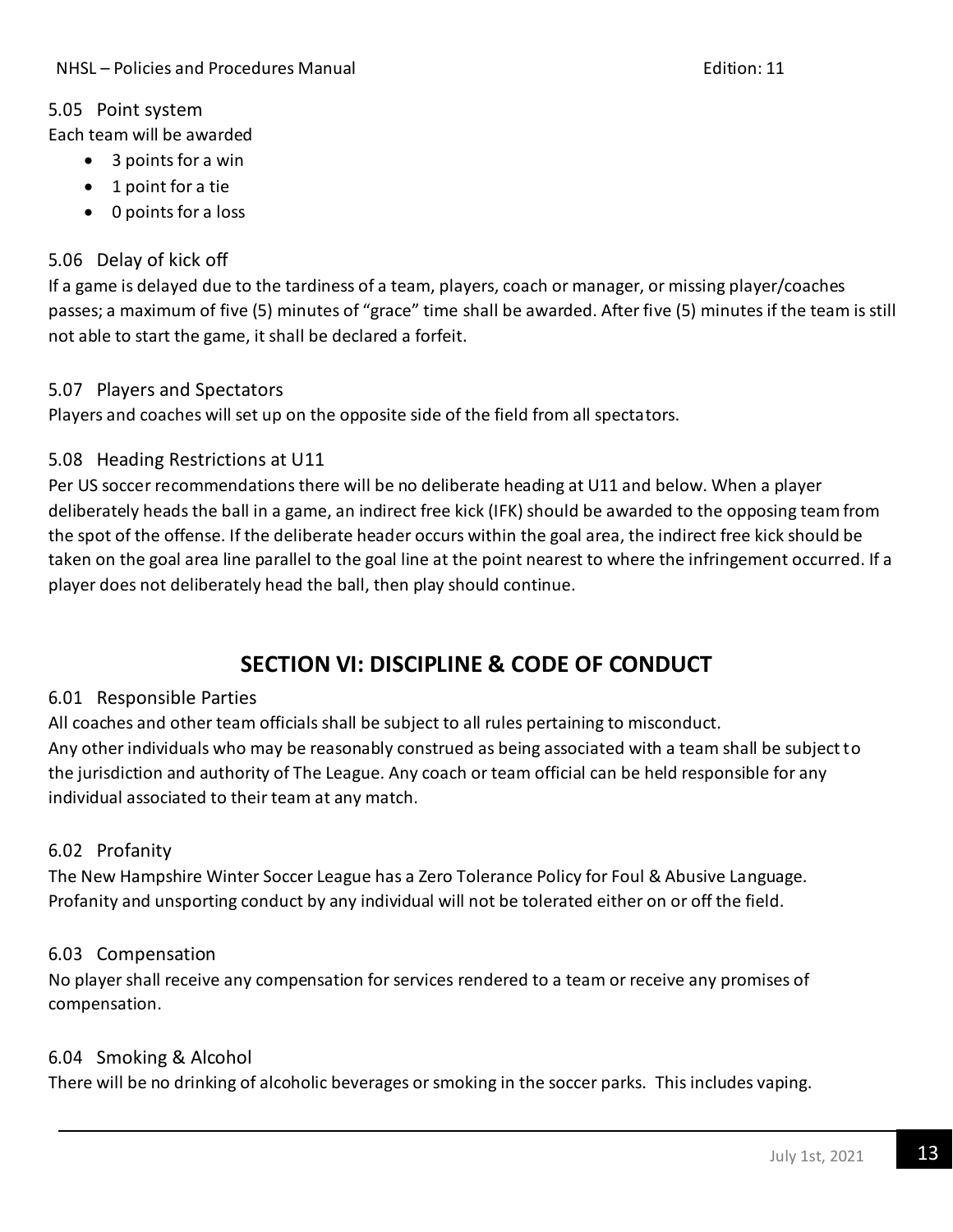### <span id="page-13-0"></span>6.05 Referee Authority

The referee(s) are in complete charge of the field and adjacent areas from the time they arrive at the game site until they depart. The referee(s) is empowered to:

- i. Rule on what equipment is considered playable and enforce the Laws of the Game
- ii. Issue Yellow or Red cards to players and dismiss coaches during that entire period

The referee may abandon a game for coach, player, or spectator misconduct. Teams causing the abandonment are subject to a \$500 fine, and dismissal from the league. These decisions can be appealed.

### <span id="page-13-1"></span>6.06 Facility Rules

All facility rules where games are played shall be respected and obeyed.

### <span id="page-13-2"></span>6.07 Red Cards & Suspensions

Players or coaches are subject to match suspensions according to the following:

- *A.* Any coach, team official, and/or player whom is sent-off/dismissed shall be reported by the referee no later than 48 hours past the conclusion of the match in question.
- B. Any player or coach that is ejected from any league match due to striking, punching, hitting, kicking, spitting, or anyaction that reflects harmful intent shall automatically be suspended for a minimum of two (2) sanctioned games.
- C. Any player, coach or fan verbally abusing a referee during any league match as documented on the Referee's Report of the match shall automatically be suspended for a minimum of two (2) league matches.
- D. Any player receiving a red card or coach being ejected, in any league match other than the circumstances listed above shall automatically be suspended for a minimum of one (1)league match.
- E. The League Director shall have the right to add additional or reduce the number of matches in a suspension without a hearing. This could include but not be limited to any derogatory comments of a racial nature.
- F. Players or coaches that are ejected from a game, for whatever reason, shall serve their suspension at the next sanctioned event(s) for that particular team.
- G. Failure of a coach/player/team official to remain out of sight and out ofsound after being ejected may result in a forfeit.
- H. Any coach that is ejected from a game is liable to sanctioning at the league and state level. Their Club will be assessed a \$250 fine by New Hampshire Winter Soccer League. This must be paid before the coach is eligible to coach that team again. This is in addition to any game suspensions.
	- Any coach ejected from a league game will not be allowed to coach any other NHWSL team (same club or otherwise) until the suspension for the dismissal is completed.
- I. Any coach receiving two (2) dismissals in one calendar year (regardless of what team they may be coaching) will not be eligible to coach within the New Hampshire Winter Soccer League for an indefinite amount of time and must appear in front of a NHSA disciplinary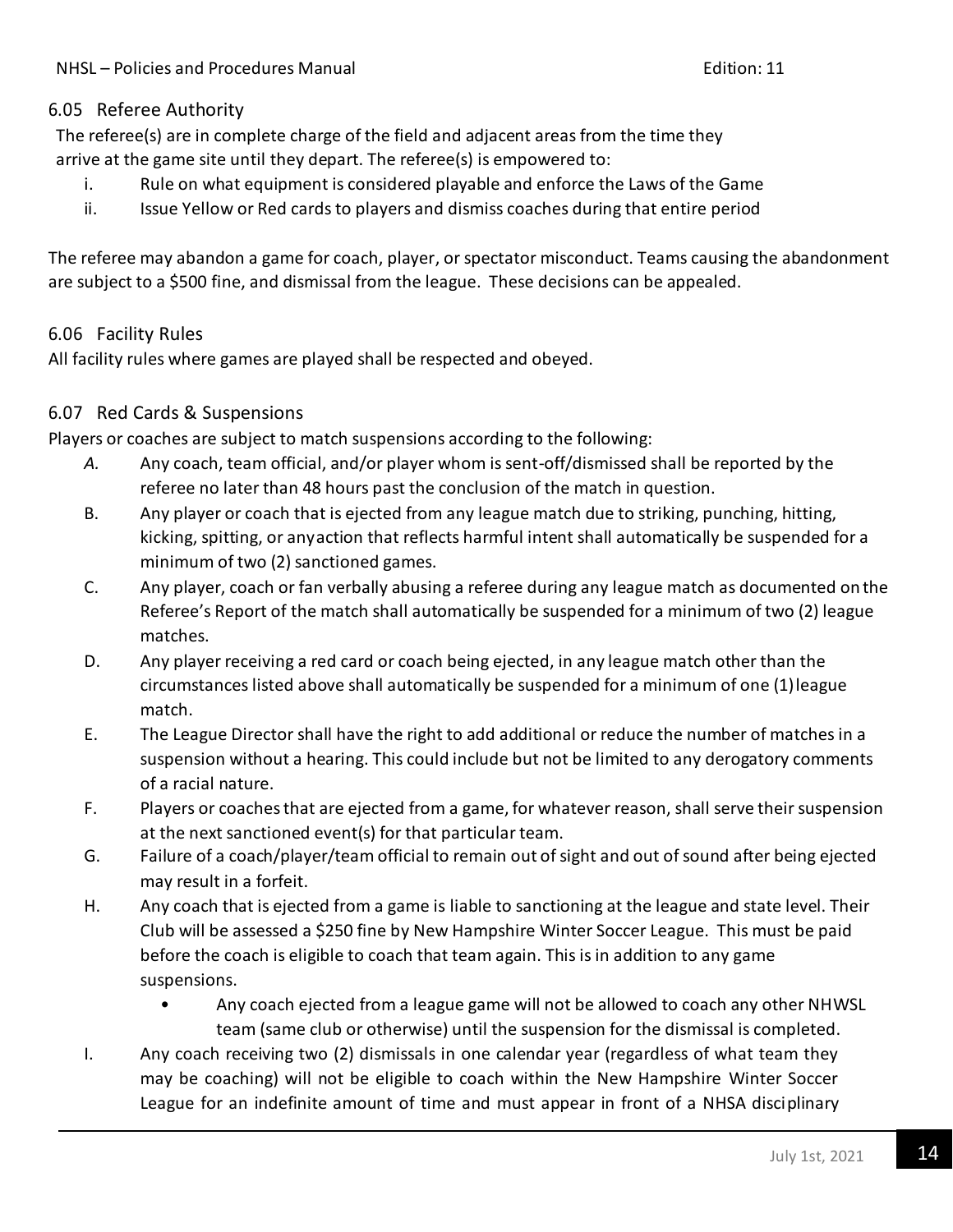committee for potential re-instatement.

- J. Any player, coach, or manager, who participatesin a match while under suspension, shall cause his or her team to forfeit that match and will be subject to additional penalty.
- K. During a coach's suspension he/she must not be within sight nor sound of the game that they are suspended for.
- L. A referee may request the coaching staff of either team to deal with any parent whom, in the Referee's opinion, is bringing the game into disrepute. Should that parent continue to behave in a way that, in the referee's opinion, continues to bring the game into disrepute, it could lead to the referee terminating the game and resulting in a forfeit win for the opponent. In the case where it is not readily determined whose parent it is, both teams will forfeit and be fined a forfeit fee.

### 6.07.01 Coaches Receiving Yellow Cards

For coaches receiving yellow cards, the following procedures will take place:

- A. Any coach, assistant coach, or personnel receiving two (2) yellow cards in the same game, resulting in a dismissal, will face a MINIMUM one (1) game suspension.
- B. Any coach, assistant coach, or personnel receiving a yellow card in two (2) consecutive games will be handed a one (1) game suspension.
- C. Any coach, assistant coach, or personnel receiving an accumulation of three (3) cards at any point in a season (spring or fall) will be handed a one (1) game suspension and a \$125 fine.
- D. All yellow cards received in a season reflect on the head coach of the team. If a coaching staff accumulates more than three (3) yellow cards in a single season, each subsequent yellow card will accrue a \$250 fine assessed to the team.

Please see league policies for red cards received. This is on top of any potential suspensions delivered for dismissal, dissent, or misbehavior, and will be looked at on a case by case basis. Any coach receiving two (2) yellows in the same game – resulting in a dismissal – could face more than a one (1) game dismissal depending on the nature of the cards. Please refer to league rules for coach dismissal policies.

### **Section VIII: League Discipline**

#### <span id="page-14-0"></span>8.01 Discipline Procedures

- A. All matters of concern will originate from the referee's game report or from a formal protest submitted in writing by the offended party.
- B. Any player, team official or spectator alleged to have been guilty of any violation of the laws of the game, the bylaws, rules and regulations of the association or any misconduct detrimental to the game, shall be subject to appropriate penalty as determined by the League Director.